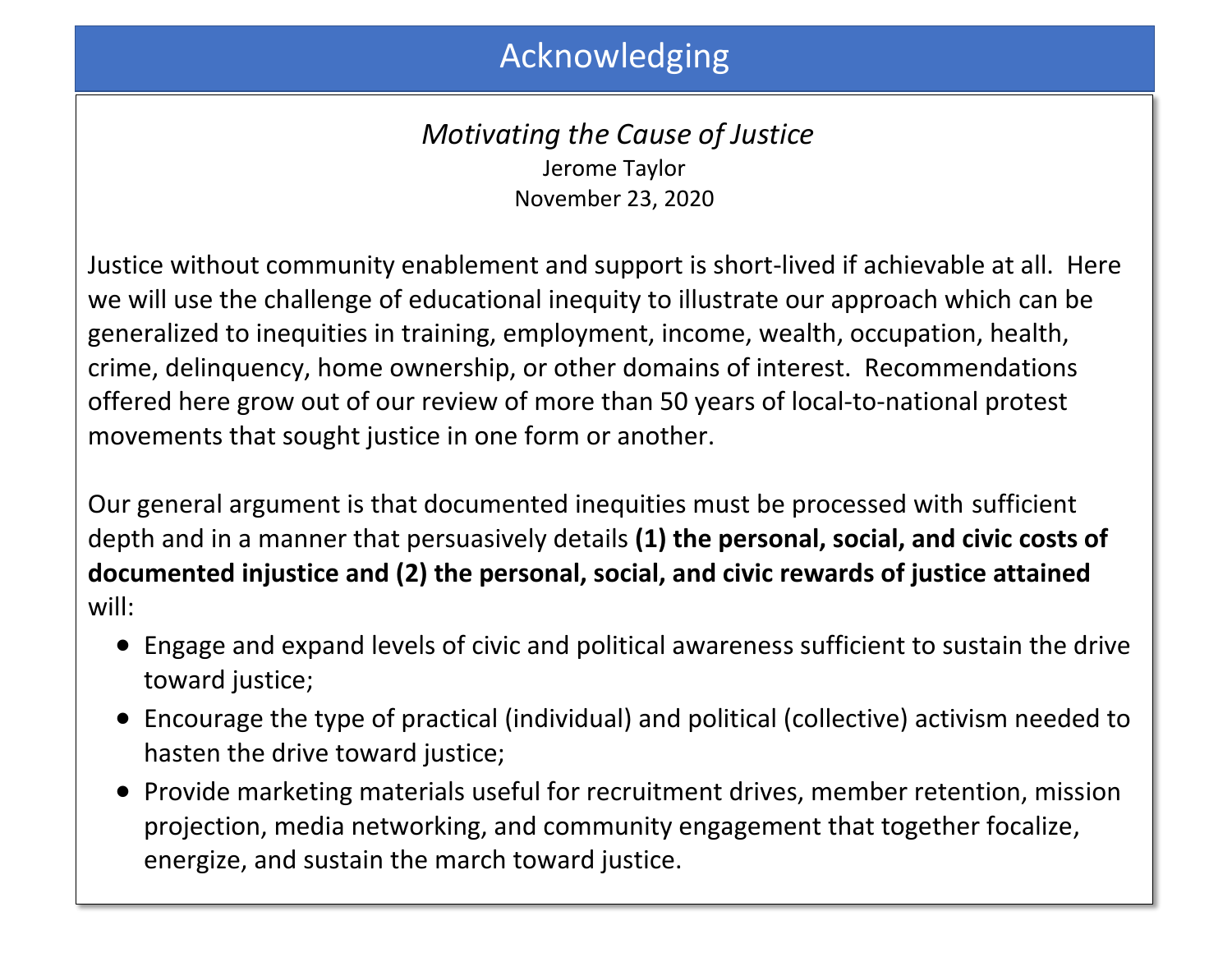## *Acknowledging Inequities Inventory (Revision 3):*

#### **Estimating the Survivability and Viability of Social Movements**

**Jerome Taylor, PhD, Michael Tillotson, PhD, Eugene Tull, DrPH, and Willa Doswell, RN, PhD**

University of Pittsburgh

February 16, 2017

| <b>Item</b>             |                                                               | <b>Ratings</b> |               |                       |           |  |
|-------------------------|---------------------------------------------------------------|----------------|---------------|-----------------------|-----------|--|
|                         | <b>Questions</b>                                              | Not at all (0) | Minimally (1) | <b>Moderately (2)</b> | Fully (3) |  |
| $\mathbf{1}$            | Is inequity specified qualitatively?                          |                |               |                       |           |  |
| $\mathbf{2}$            | Is inequity specified quantitatively?                         |                |               |                       |           |  |
| 3                       | Is inequity presented visually?                               |                |               |                       |           |  |
| 4                       | Are structural implications of the inequity examined?         |                |               |                       |           |  |
| 5                       | Are family implications of the inequity examined?             |                |               |                       |           |  |
| 6                       | Are neighborhood implications of the inequity examined?       |                |               |                       |           |  |
| $\overline{\mathbf{z}}$ | Are national implications of the inequity examined?           |                |               |                       |           |  |
| 8                       | Are global implications of the inequity examined?             |                |               |                       |           |  |
| 9                       | Are chants, slogans, banners, songs, poetry, or literature    |                |               |                       |           |  |
|                         | used to stimulate commitment to justice-mindedness?           |                |               |                       |           |  |
| 10                      | To what extent is the inequity problematized historically?    |                |               |                       |           |  |
| 11                      | To what extent is the inequity problematized culturally?      |                |               |                       |           |  |
| 12                      | To what extent are historical failures used to motivate the   |                |               |                       |           |  |
|                         | importance of removing inequities now?                        |                |               |                       |           |  |
| 13                      | To what extent are historical failures used to motivate       |                |               |                       |           |  |
|                         | corrective actions now?                                       |                |               |                       |           |  |
| 14                      | To what extent are historical failures linked to institutions |                |               |                       |           |  |
|                         | that caused these failures?                                   |                |               |                       |           |  |
| 15                      | To what extent does it rally communities at risk to get and   |                |               |                       |           |  |
|                         | stay involved in seeking and affirming remedies?              |                |               |                       |           |  |
|                         | <b>SUMS:</b>                                                  |                |               |                       |           |  |

**Scoring:** Using the scoring code given in parenthesis for each item, calculate the sum of sums across the four scoring categories P divided by the maximum sum of sums 45 multiplied by 100 to yield **A**, the survivability and viability estimate percentage (0> **A**<100). The higher the value **A** the more robust, energized, enduring, and even unstoppable we hypothesize the social movement will be. High **A** movements survive over contrasting times and circumstances often linked to political seasons good and bad.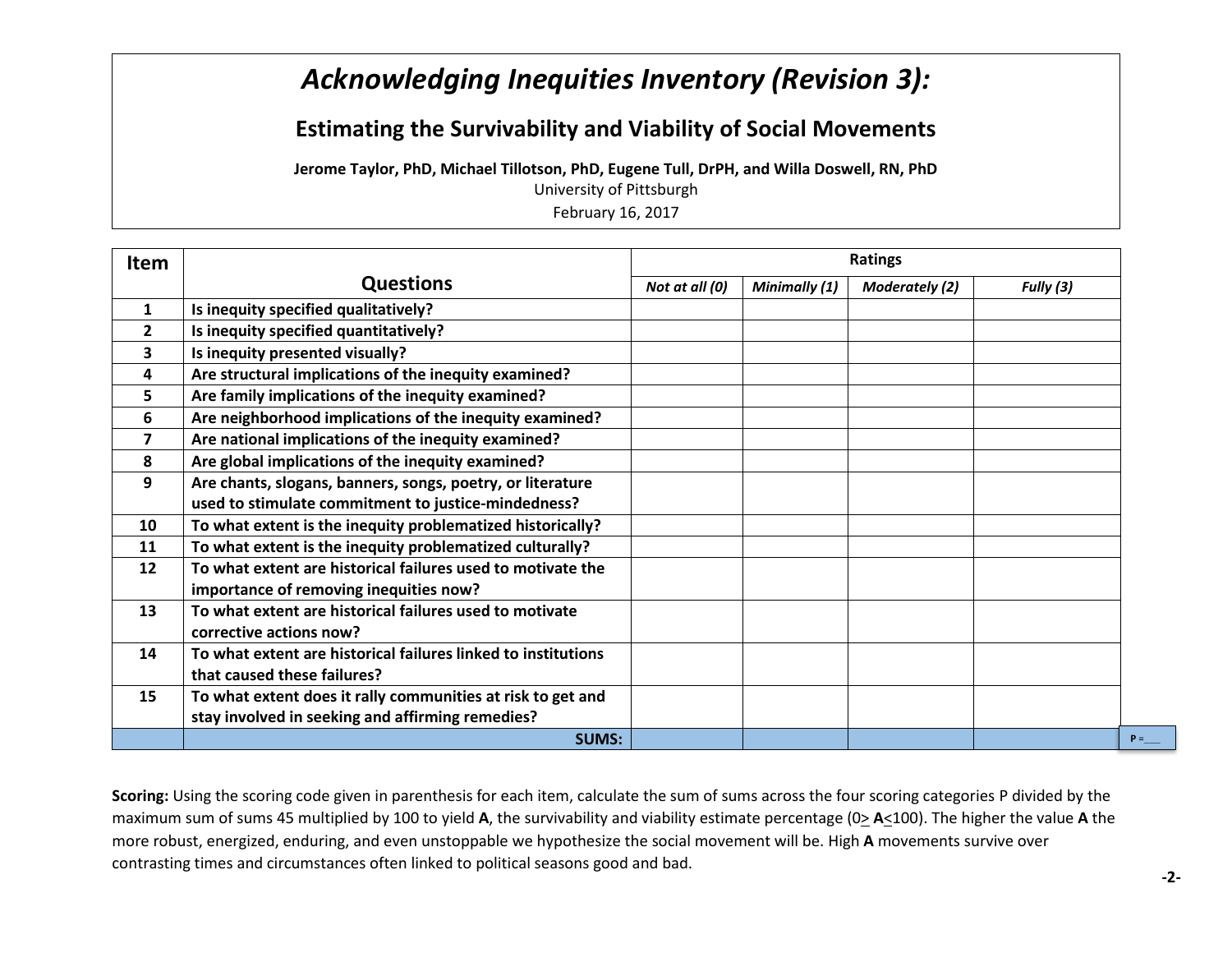#### Acknowledging (Example for Educational Inequity) Jerome Taylor, PhD. February 16, 2016

#### **To what extent are black and white students ready for college?**<sup>1</sup>**,2,3**



<sup>1</sup> [http://www.act.org/content/dam/act/unsecured/documents/Condition-of-College-and-Career-Readiness-Report-2015-United-](http://www.act.org/content/dam/act/unsecured/documents/Condition-of-College-and-Career-Readiness-Report-2015-United-States.pdf)[States.pdf](http://www.act.org/content/dam/act/unsecured/documents/Condition-of-College-and-Career-Readiness-Report-2015-United-States.pdf)

 $2$  We note that college readiness is one of the allowable standards stipulated under ESSA (Every Student Succeeds Act) for evaluating quality of schools.

<sup>3</sup> Thanks to my granddaughter Anwara Tayloradams who convinced me that presenting inequity data visually, as well as quantitatively, may be especially compelling.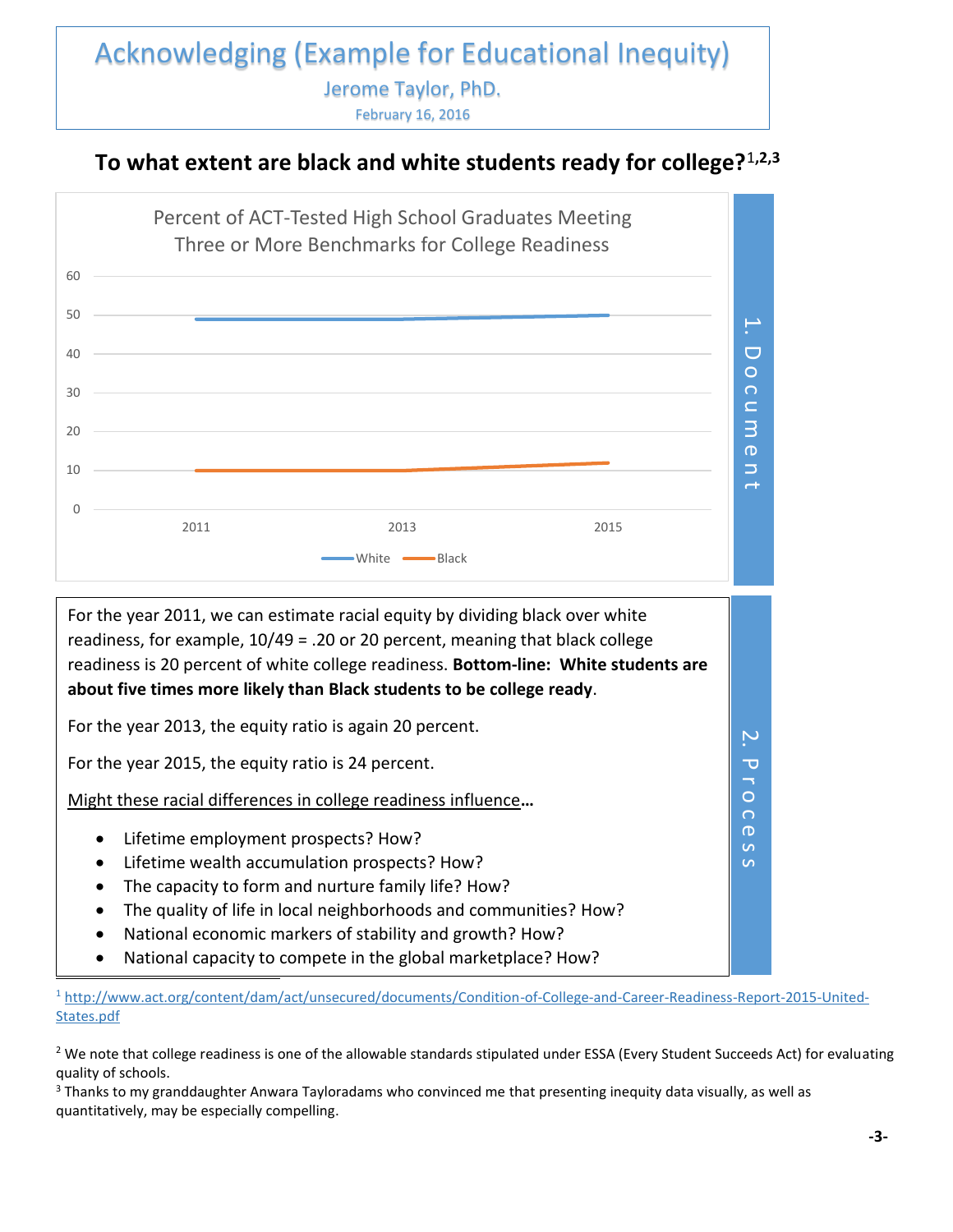# **Historical and Cultural Contexts**



## Your thoughts…

- 1. *On racial differences in college readiness, are we headed in the right direction? Why?*
- 2. *Is it reasonable to insist that educational reforms in place or under review provide evidence on the extent to which the 60 percent valuation standard set nearly 230 years ago has been exceeded and approaches our equity standard >100? Why?*
- 3. *Should school district decisions on educational policies and practices be informed by data indicating the extent to which competing policies and practices deliver equity? Why?*
- 4. *After reading and reflecting on the first stanza of James Weldon Johnson's Negro National Anthem, do blacks have reasons to be dissatisfied with failed progress in eliminating gaps in college readiness?* Why?
- 5. Considering historical records which convincingly establish that the world's first major libraries were developed in Africa, is it now somewhat ironic that people of color are struggling with literacy in general, college readiness in particular? Why?
- 6. *Since communities and neighborhoods most directly and deeply bear the immediate and subsequent burdens of pain and suffering linked to educational inequities, what is their special role and responsibility in advocating, monitoring, overseeing, and institutionalizing the delivery of educational justice for their children? Why?* **安安安**